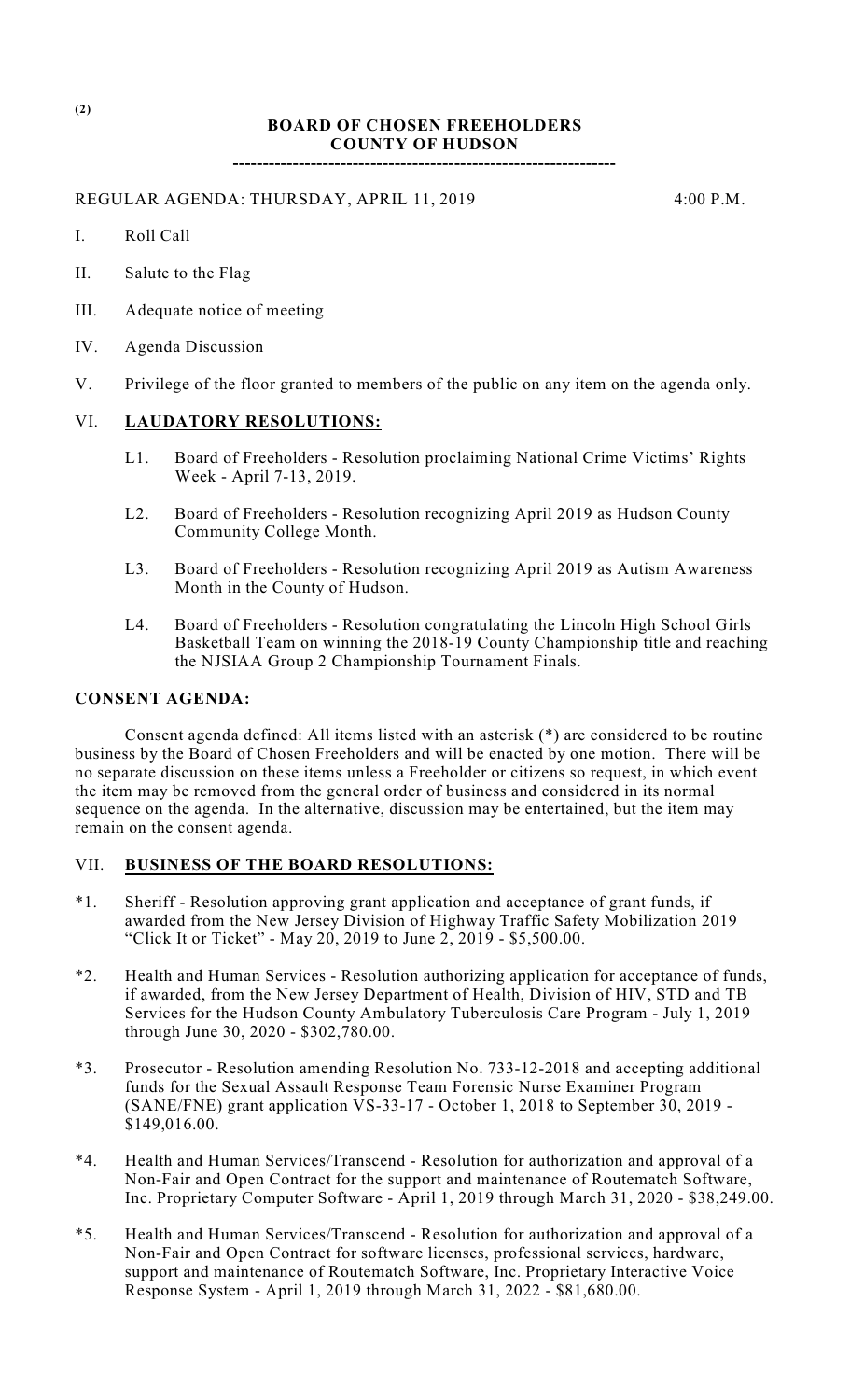**\* Denotes: Hudson County Vendor**

- \*6. Corrections Resolution awarding educational services contract Non-Fair and Open to the National Organization of Black Law Enforcement Executives Northern New Jersey Chapter for a Law Enforcement Career Development Course - May 1, 2019 to April 30, 2020 - \$134,300.00.
- \*7. Purchasing Approve Purchasing Agent's award, purchases made under State Contracts:

|              | <b>VENDOR</b>                       | <b>COMMODITY</b>                                                                                                             | <b>AMOUNT</b>             | DEPT.                                       |
|--------------|-------------------------------------|------------------------------------------------------------------------------------------------------------------------------|---------------------------|---------------------------------------------|
| a)           | Dell Marketing<br>Pittsburg, PA     | Computers,<br>Workstations and<br><b>Associated Products</b>                                                                 | \$30,000.00               | Various                                     |
| b)           | General Sales Admin.<br>Kenvil, NJ  | <b>Additional Equipment</b><br>for a White 2019 Ford<br>Utility Patrol Vehicle to<br>be used as a K9 Vehicle<br>(\$9,918.26) | \$33,465.78               | Sheriff's<br>Office                         |
|              |                                     | Equipment for Four (4)<br>2019 Police SUV's<br>Assigned to Off Duty<br>Detectives<br>$(\$23,547.52)$                         |                           | Sheriff's<br>Office                         |
| c)           | *Goodyear Tire Co.<br>Harrison, NJ  | <b>Tires</b>                                                                                                                 | \$25,000.00               | Roads &<br><b>Public</b><br><b>Property</b> |
|              |                                     |                                                                                                                              |                           | Parks                                       |
| $\rm d)$     | Grainger, Inc.<br>Vineland, NJ      | Industrial<br>Supplies                                                                                                       | \$25,000.00               | Various                                     |
| e)           | *M&G Auto, Inc.<br>North Bergen, NJ | <b>Auto Parts</b>                                                                                                            | \$30,000.00               | Parks                                       |
| f            | Motorola<br>Woodcliff, NJ           | Purchase New P25<br>Digital Trunked<br>Radio System<br>(\$888, 854.05)                                                       | \$973,055.65              | Correctional<br>Center                      |
|              |                                     | <b>Equipment and Labor</b><br>for Sheriff's Radio System<br>$(\$84,201.60)$                                                  |                           | Sheriff's<br>Office                         |
| g)           | National Fuel Oil<br>Newark, NJ     | Diesel<br>Fuel                                                                                                               | \$50,000.00               | Various                                     |
| h)           | Ocean Computer Shop<br>Matawan, NJ  | Purchase $(2)$<br>Servers                                                                                                    | 19,298.14<br>\$           | Prosecutor's<br>Office                      |
| $\mathbf{i}$ | Verizon Wireless<br>Wallingford, CT | Cellular Telephone<br>Service & Equipment                                                                                    | 50,000.00<br>\$           | Various                                     |
| j)           | *W.B. Mason Co.<br>Secaucus, NJ     | <b>Office Furniture</b><br>(\$4,210.70)                                                                                      | 29,210.70<br>\$           | Sheriff's<br>Office                         |
|              |                                     | <b>Office Supplies</b><br>$(\$25,000.00)$                                                                                    |                           | <b>Various</b>                              |
| $\mathbf{k}$ | Xerox Corp.<br>Lewisville, TX       | Copier Maintenance<br>Repairs, Parts<br>and Supplies                                                                         | 50,000.00<br><sup>S</sup> | Various                                     |
|              |                                     | <b>TOTAL</b>                                                                                                                 | \$1,315,030.27            |                                             |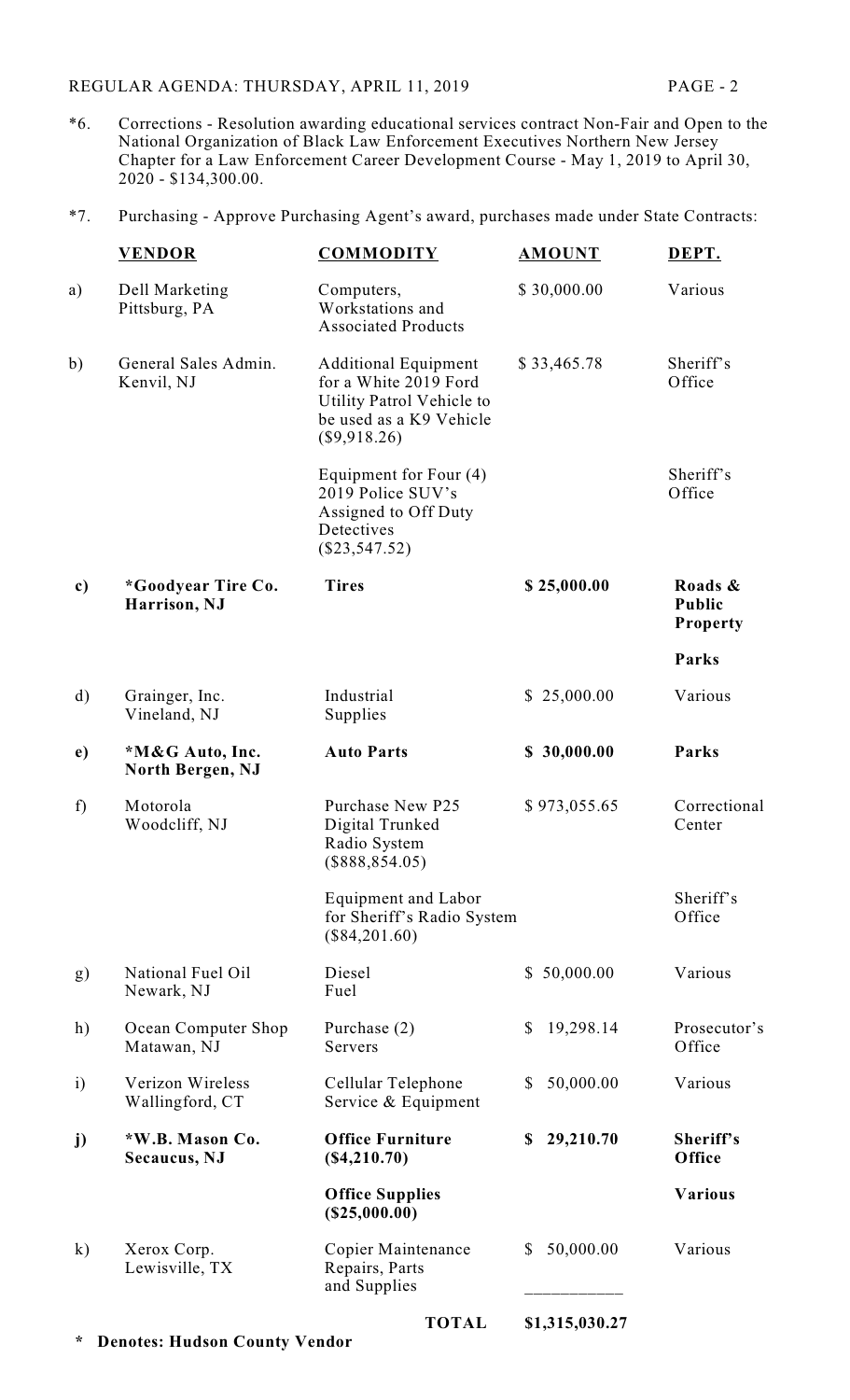\*8. Purchasing - Purchases made under the Educational Services Commission of New Jersey Pricing System, formally known as "The Middlesex Regional Educational Services Commission.":

|               | <b>VENDOR</b>                          | <b>COMMODITY</b>                                                                            | <b>AMOUNT</b>             | DEPT.                         |
|---------------|----------------------------------------|---------------------------------------------------------------------------------------------|---------------------------|-------------------------------|
| a)            | Beyer of Morristown<br>Morristown, NJ  | Purchase Four (4)<br>Unmarked Police<br>Interceptors (SUVs)                                 | \$144,322.84              | Sheriff's<br>Office           |
| $\mathbf{b}$  | *Murray Paving<br>Hackensack, NJ       | <b>Stephen R. Gregg</b><br><b>Little League Field</b><br><b>Drainage</b><br>$(\$26,497.96)$ | \$978,313.64              | Parks                         |
|               |                                        | <b>West Hudson Park</b><br>Paths - Phase 3<br>(\$140,673.82)                                |                           | Parks                         |
|               |                                        | <b>James J. Braddock Park</b><br>Paths - Phase 3<br>$($ \$177,721.74 $)$                    |                           | Parks                         |
|               |                                        | <b>Stephen R. Gregg Park</b><br>Paths - Phase 3<br>(\$210,931.10)                           |                           | Parks                         |
|               |                                        | <b>Lincoln Park</b><br>Paths - Phase 3<br>(\$162, 194.36)                                   |                           | Parks                         |
|               |                                        | <b>Remodeling Showers</b><br>in the Echo Pod<br>$(\$260, 294.66)$<br>Corrections            |                           | Road &<br>Public<br>Property  |
| $\mathbf{c})$ | <b>Storr Tractor</b><br>Branchburg, NJ | Purchase Two (2) Toro<br>Grandmaster 7200<br>Lawn Cutting Mowers                            | 53,706.49<br>$\mathbb{S}$ | Roads &<br>Public<br>Property |
|               |                                        | <b>TOTAL</b>                                                                                | \$1,176,342.97            |                               |

# **\* Denotes: SBE**

\*9. Purchasing - Purchases made under Union County Cooperative Pricing System:

|    | <b>VENDOR</b>                 | <b>COMMODITY</b>               |              | <b>AMOUNT</b> | DEPT.          |
|----|-------------------------------|--------------------------------|--------------|---------------|----------------|
| a) | *Johnston                     | <b>Installation of</b>         |              |               | Parks          |
|    | Communication                 | <b>Additional Cameras</b>      |              |               |                |
|    | Kearny, NJ                    | in Lincoln Park                |              |               |                |
|    |                               | (\$104,479.75)                 |              |               |                |
|    |                               | <b>Installation of</b>         |              |               | Parks          |
|    |                               | <b>Additional Cameras</b>      |              |               |                |
|    |                               | in James J. Braddock           |              |               |                |
|    |                               | Park (\$89,688.99)             |              |               |                |
|    |                               | <b>Surveillance Center</b>     |              |               | Corrections    |
|    |                               | <b>Monitoring Improvements</b> |              |               |                |
|    |                               | $(\$145,379.30)$               |              |               |                |
|    |                               | <b>Telecommunications</b>      |              |               | <b>Various</b> |
|    |                               | <b>Equipment and Services</b>  |              |               |                |
|    |                               | (\$150,000.00)                 |              |               |                |
|    |                               |                                | <b>TOTAL</b> | \$489,548.04  |                |
|    | *Denotes Hudson County Vendor |                                |              |               |                |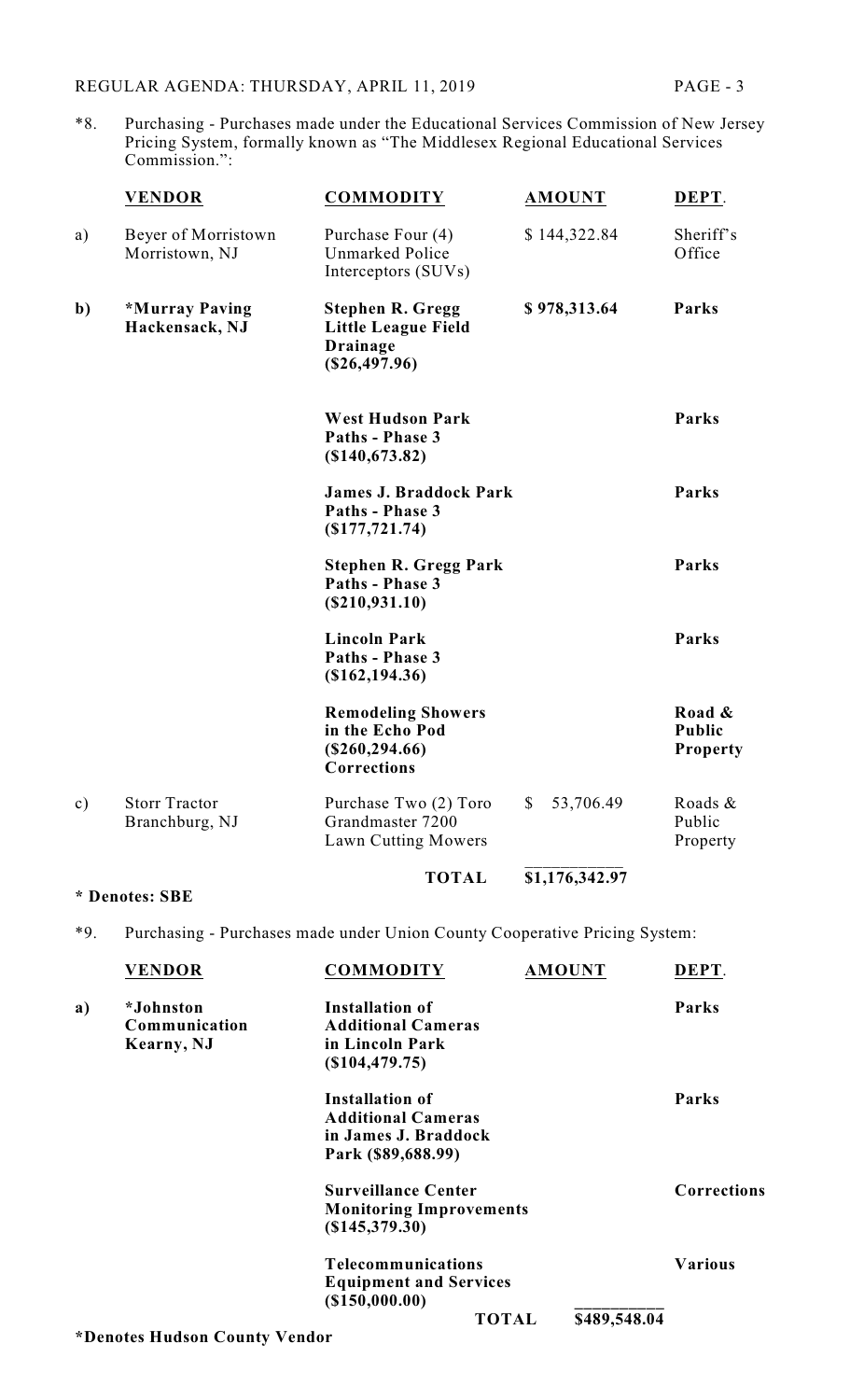### REGULAR AGENDA: THURSDAY, APRIL 11, 2019 PAGE - 4

- \*10. Purchasing Approve Purchasing Agent's awards:
	- a) To Purchase White Wings ST-795 Laundry Detergent for the Hudson County Correctional Center - three (3) replies - two (2) year period - Americhem Enterprises, Inc. - contract shall not exceed \$75,917.00.
	- b) Automotive Parts including Automobile and Truck Parts (Set-Aside) one (1) reply - two (2) year period - Northeast Auto & Truck Part, LLC - contract shall not exceed \$595,000.00
	- c) To Furnish and Install Various Glass (Set-Aside) one (1) reply two (2) year period - Raymond Glass Co., Inc. - contract shall not exceed \$83,000.00.
	- d) Industrial Supplies two (2) replies two (2) year period Duncan Hardware, Inc. - contract shall not exceed \$207,500.00.
	- e) Request for Funds Standby Generators and Switch Maintenance (Roads and Public Property) - Weld Power Service Company:

| <b>Original Contract Amount</b>                  | \$98,000.00  |
|--------------------------------------------------|--------------|
| Contract Fund Addition No. 1 (Approved 12/20/18) | \$5,000.00   |
| Contract Fund Addition No. 2 (Approved 2/13/19)  | \$20,000.00  |
| <b>Additional Funds Requested</b>                | \$15,000.00  |
| New Contract Amount:                             | \$138,000.00 |

- \*11. Law Resolution amending Resolution No. 440-7-2017 and approving Addition No. 1 to a Fair and Open Contract - West Publishing Corporation, d/b/a West, a Thomson Reuters Business for on-line legal reference materials, and CLEAR, a fugitive, witness locator service for the Law Department and the Prosecutor's Office - \$26,000.00.
- \*12. Roads and Public Property/Engineering Resolution approving Change Order No. 1 and Final - J.A. Alexander, Inc. "Improvements to John F. Kennedy Boulevard, from West  $32<sup>nd</sup>$  Street to West  $52<sup>nd</sup>$  Street, City of Bayonne" - (\$-174,897.62).
- \*13. Roads and Public Property/Engineering Resolution authorizing an additional payment to PSE&G for the relocation of utilities from Cook Street to the new Central Avenue Extension as part of the new Courthouse Project - \$350,000.00.
- \*14. Roads and Public Property Resolution amending Resolution No. 132-3-2016 and accepting additional federal grant funds and approving Federal Grant Agreement No. 2019-DT-BLA-201 between the New Jersey Department of Transportation and the County of Hudson for the "Hoboken Bicycle Network Implementation" Project in the City of Hoboken - \$957,150.00.
- \*15. Roads and Public Property/Engineering Resolution qualifying six (6) professional firms for the provision of "On-Call" Architectural Engineering Services to the Hudson County Engineer's Office.
- \*16. Law Resolution approving designation of Independent Legal Counsel as members of the County Counsel's Office, to serve as Special Counsel for the limited purpose of prosecution of alleged violations under the County Environmental Health Act, the Solid Waste Management Act and related statutes and approving an Addendum to an Agreement with the Hudson County Improvement Authority relative to said services - the Law Firm of Karen R. Boylan, Esq., and the Law Firm of Kathleen A. Walrod, Esq. - January 1, 2019 to December 31, 2022.
- \*17. Law Resolution authorizing an Agreement with Scannell Properties #181 LLC for the assumption of a Deed of Easement for traffic signals and utilities on Secaucus Road in the Township of North Bergen.